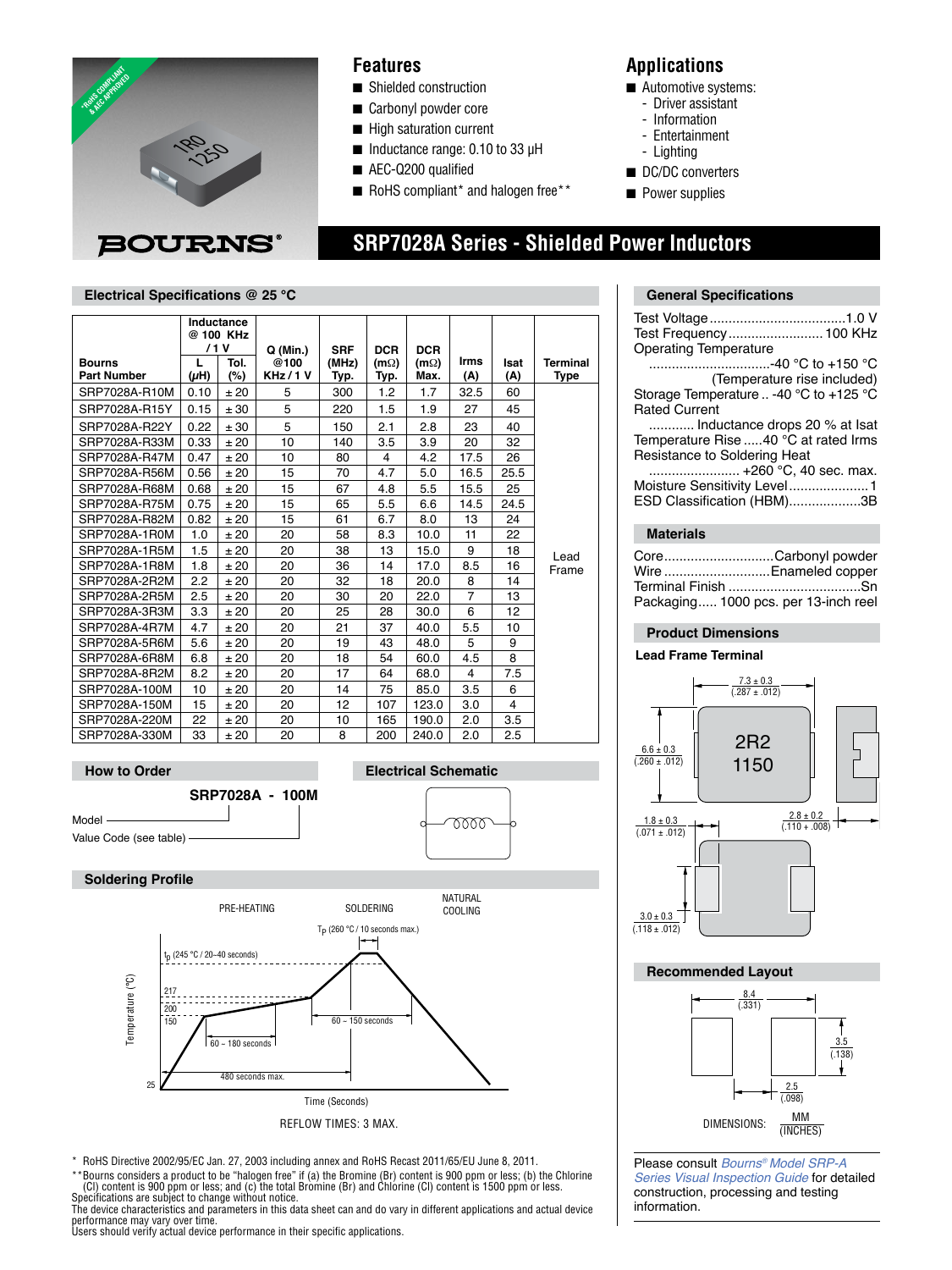# **SRF0504 SRP7028ASeries Seri - Shielded Line Filter Power Inductors**

# **BOURNS**

### **L vs. I Charts**



Specifications are subject to change without notice.

-opecinications are subject to change without houce.<br>.The device characteristics and parameters in this data sheet can and do vary in different applications and actual device performance may vary over time. Users should verify actual device performance in their specific applications. tic<br>C ne<br>I en<br>10 Iti<br>Va it<br>ve<br>ic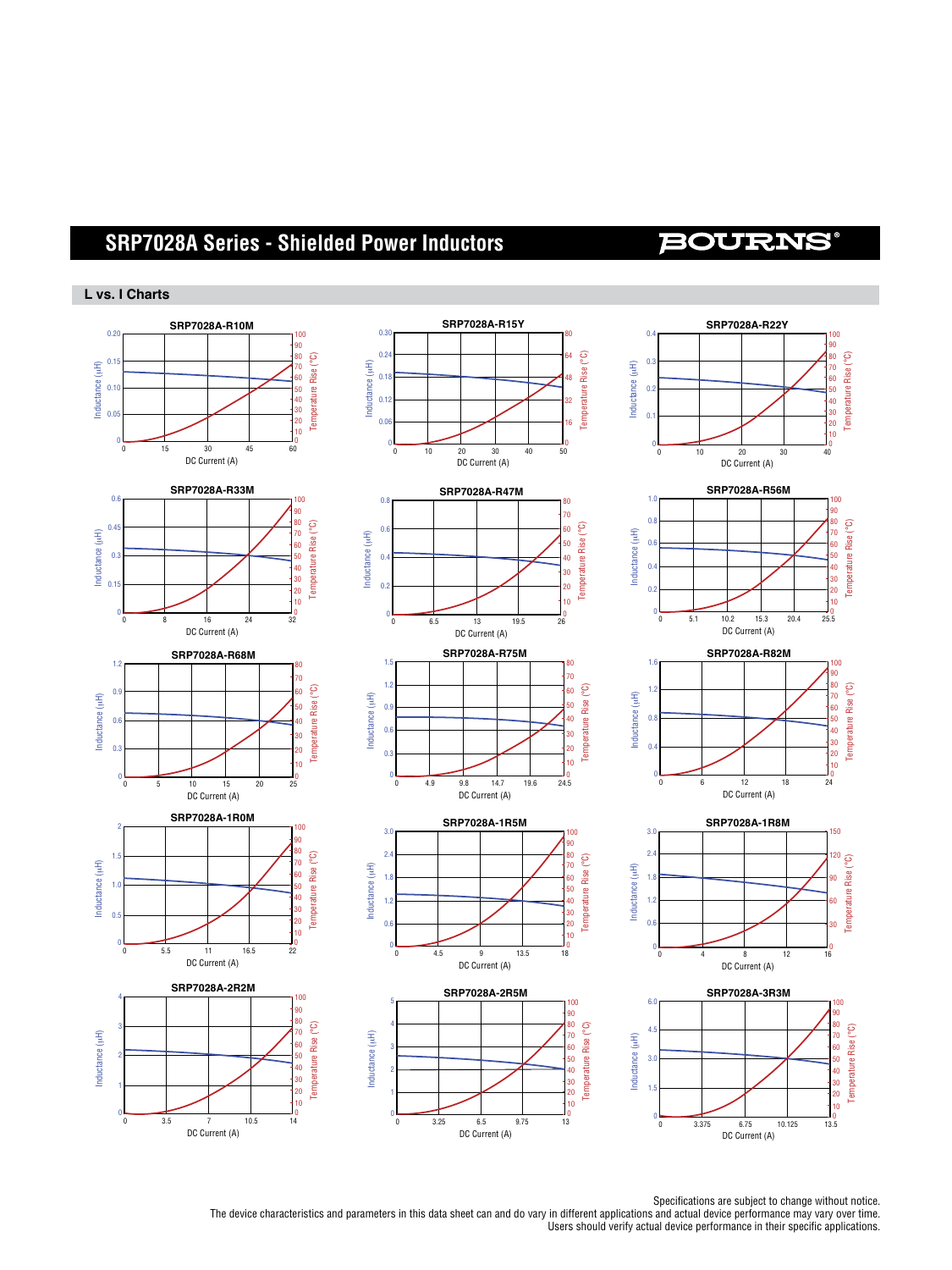### **SRF0504 SRP7028ASeries Seri - Shielded Line Filter Power Inductors** 1 30 20 50

### 40

Temperature Rise (°C)

3.0 Inductance (μH)

Temperature Rise (°C)

### L vs. I Charts (Continued)

Inductance (μH)





0 3.25 6.5 9.75 13







Specifications are subject to change without notice. The device characteristics and parameters in this data sheet can and do vary in different applications and actual device performance may vary over time. Users should verify actual device performance in their specific applications.

Temperature Rise (°C) າ<br>ເ